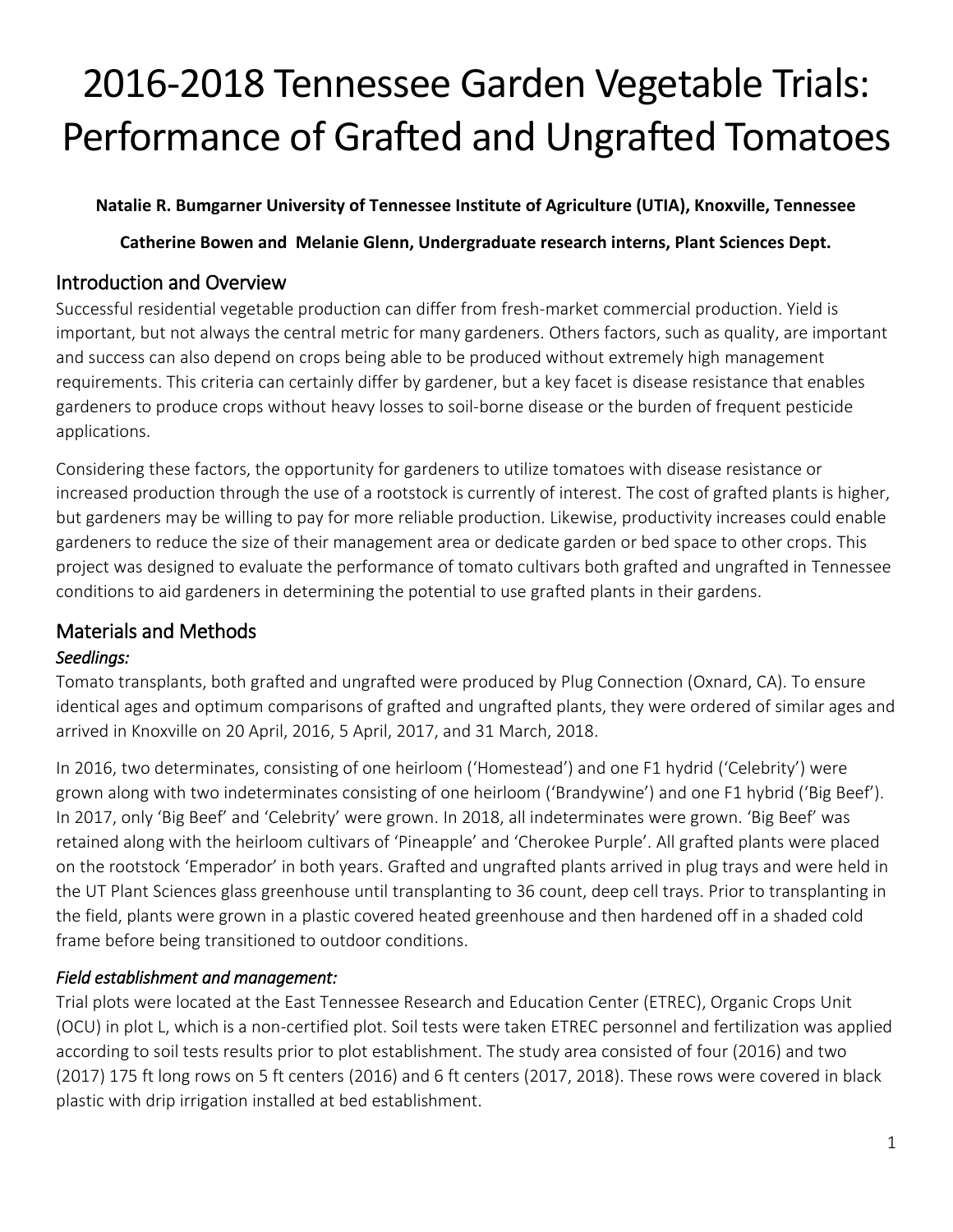Four replications of each cultivar x rootstock treatment were placed in a randomized complete block design containing a total of 32 plots in 2016, 16 plots in 2017, and 24 plots in 2018. Each plot consisted of 6 plants in both years. In-row and between row spacing were adjusted in 2017 to increase air flow as a result of the *Fulvia* leaf mold observed in 2016. Plots were established by hand on 17 and 18 May in 2016 and 9 and 10 May in 2017. Plants were set to allow the graft union to remain approximately 1 inch above the soil line in the bed. Plants were trellised using the Florida Weave beginning at establishment and continuing through the growing season at approximately weekly intervals. Suckers were removed from below the graft union and from 1 -2 of the lowest leaf axils a few weeks after establishment.

| Year | In-row       | Between-row | Plot size     | Irrigation  | Rainfall for season      | Fertigation |
|------|--------------|-------------|---------------|-------------|--------------------------|-------------|
|      | spacing      | spacing     |               | delivered   | (NOAA Knoxville airport) | events      |
| 2016 | 2 ft. det.   | 5 ft.       | 12 ft. det.   | 12.7 inches | 13.41 inches             | 10          |
|      | 3 ft. indet. |             | 18 ft. indet. |             |                          |             |
| 2017 | 3 ft.        | 6 ft.       | 18 ft.        | 5.3 inches  | 18.24 inches             | 10          |
| 2018 | 3 ft.        | 6 ft.       | 18 ft.        | 6.3 inches  | 18.28 inches             |             |

Table 1. Summary of production practices in 2016, 2017, and 2018 trials

No herbicides were used in plot management, but weed pressure was minimized by the use of plastic mulch and a woven black ground cover (2016) and straw (2017, 2018) in the isles. Disease pressure was minimized by applications of labeled fungicides (Serenade, Mancozeb, and Daconil) to control *Alternaria* and *Septoria.*  Applications of Thuricide (Bt) and Spinosad were used to address yellow striped armyworms, while neem oil was used to address spider mites. Fertigation (20-10-20) soluble fertilizer was provided 10 times during the each growing season. Irrigation events were used to supplement rainfall, and higher irrigation levels were used in 2016. Combined estimated irrigation volume and rainfall were 26.11 for 2016, 23.49 for 2017, and 24.58 inches for the 2018 growing seasons, respectively.

#### *Data collection and analysis*:

In 2016, yield was collected from 11 harvests from 13 July through 31 August while there were 14 harvests in 2017 from 6 July to 26 August and 17 harvests in 2018 from 26 June to 31 August. All fruit per plot (generally harvested at USDA ripeness 4-6) were counted and sorted at each harvest. Useable fruit were counted and weighed and unusable fruit was counted and discarded. Sorting was done with the home gardener in mind. Data presented below are useable fruit that may have minor surface blemishes or small cracks, but does not have damage or decay that would prevent the use of the whole fruit. Data presented in Tables 2 and 3 represent the total weight and fruit number divided by the plants that were in the plots. The means separation used Least Square Difference test in a GLM model (SAS).

### Results and Discussion

Table 2. 2016 Grafted and ungrafted beefsteak tomato yield

| Scion           | Rootstock | Weight/plant<br>(lbs) (useable) | Avg. fruit<br>weight<br>(ounces) | Fruit # per plant<br>(useable) | Useable % |
|-----------------|-----------|---------------------------------|----------------------------------|--------------------------------|-----------|
| Big Beef        | Emperador | 22.2A                           | $8.7 \pm 0.2$                    | $41 \pm 2$                     | 77%       |
| <b>Big Beef</b> | Own       | 17.2 B                          | $8.6 \pm 0.5$                    | $32 \pm 1$                     | 70%       |
| Celebrity       | Emperador | 17.3B                           | $8.4 \pm 0.2$                    | $33 \pm 4$                     | 77%       |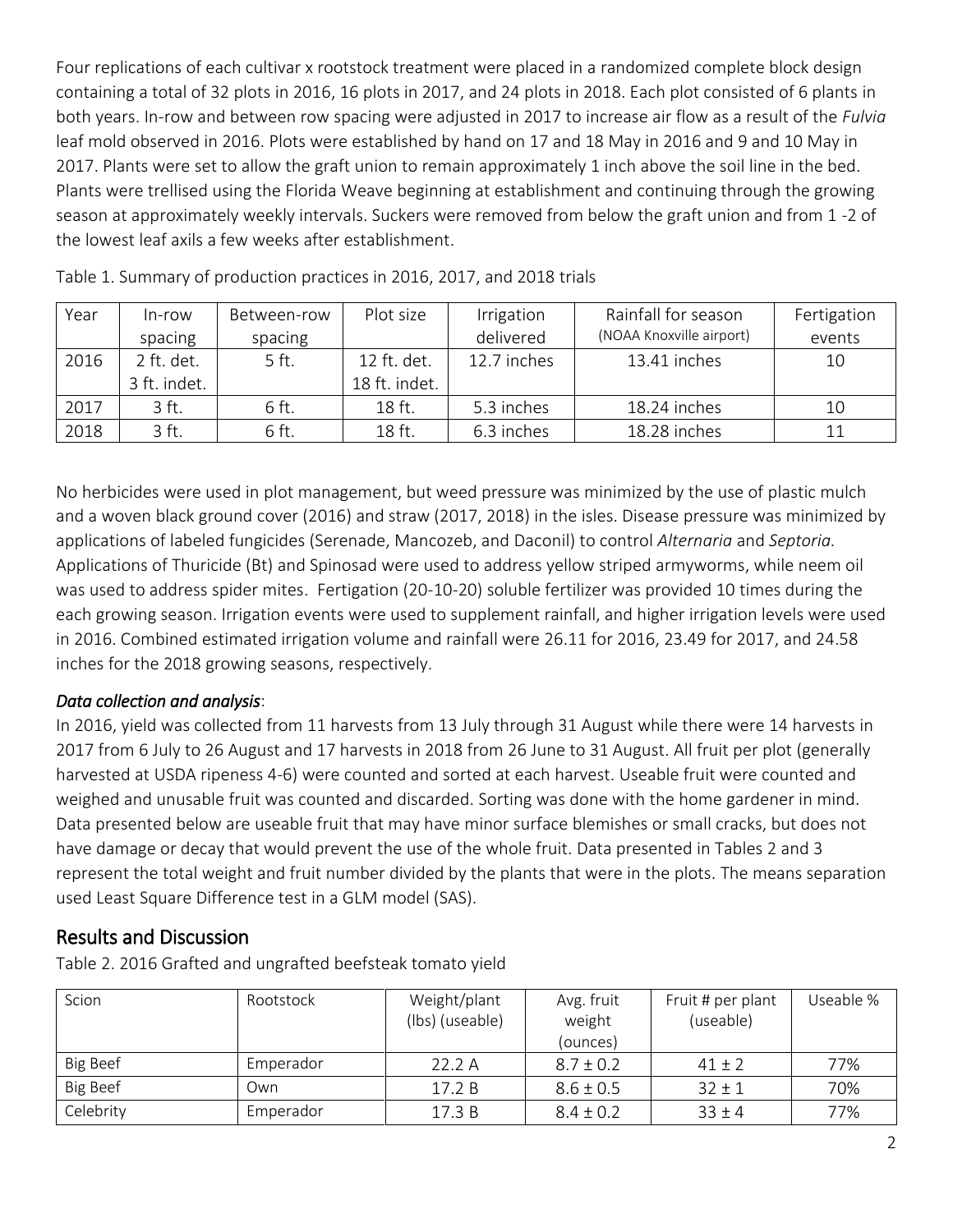| Celebrity  | Own       | 14.3 <sub>D</sub> | $7.9 \pm 0.2$  | $29 \pm 2$ | 76% |
|------------|-----------|-------------------|----------------|------------|-----|
| Brandywine | Emperador | 10.5 $E$          | $12.2 \pm 0.6$ | $14 + 1$   | 74% |
| Brandywine | Own       | 6.8 F             | $11.7 \pm 0.4$ | $9 \pm 1$  | 64% |
| Homestead  | Emperador | 14.6 CD           | $8.0 \pm 0.3$  | $30 + 4$   | 71% |
| Homestead  | Own       | 9.7 E             | $6.3 \pm 0.2$  | $25 + 1$   | 76% |

Table 3. 2017 Grafted and ungrafted beefsteak tomato yield

| Scion     | Rootstock | Weight/plant<br>(lbs) (useable) | Avg. fruit<br>weight | Fruit # per plant<br>(useable) | Useable % |
|-----------|-----------|---------------------------------|----------------------|--------------------------------|-----------|
|           |           |                                 | (ounces)             |                                |           |
| Big Beef  | Emperador | $33.4A*$                        | $8.2 \pm 0.2$        | $65 \pm 6$                     | 86%       |
| Big Beef  | Own       | 27.2 B                          | $7.4 \pm 0.1$        | $59 \pm 4$                     | 86%       |
| Celebrity | Emperador | 30.2 AB                         | $7.3 \pm 0.3$        | $66 \pm 4$                     | 84%       |
| Celebrity | Own       | 26.8 B                          | $6.8 \pm 0.1$        | $63 \pm 3$                     | 84%       |

Table 4. 2018 Grafted and ungrafted beefsteak tomato yield

| Scion           | Rootstock | Weight/plant<br>(lbs) (useable) | Avg. fruit<br>weight<br>(ounces) | Fruit # per plant<br>(useable) | Useable % |
|-----------------|-----------|---------------------------------|----------------------------------|--------------------------------|-----------|
| Big Beef        | Emperador | $27.3A*$                        | $8.4 \pm 0.2$                    | $52 \pm 1$                     | 80%       |
| Big Beef        | Own       | 27.8 A                          | $8.0 \pm 0.6$                    | $57 \pm 6$                     | 79%       |
| Cherokee Purple | Emperador | 21.7 B                          | $10.5 \pm 0.3$                   | $33 \pm 4$                     | 68%       |
| Cherokee Purple | Own       | 17.9 C                          | $9.7 \pm 0.3$                    | $30 \pm 1$                     | 70%       |
| Pineapple       | Emperador | 17.1 C                          | $6.8 \pm 0.5$                    | $41 \pm 3$                     | 79%       |
| Pineapple       | Own       | 14.5 D                          | $5.3 \pm 0.2$                    | $43 \pm 4$                     | 72%       |

\* The same letters indicate statistically similar yields, while different letters represent statistically different yields. Useable yield per plant was the statistically analyzed data. The p value is 0.1, meaning there is a 90% or greater chance that these values are in fact different.

Useable fruit yield varied with harvest, grafting and scion cultivar as well as seasonally. In 2016, the harvest yield on 32 plots peaked on 1 Aug. (223 kg useable), remaining high on 4 Aug. (135 kg), 8 Aug. (150 kg), and 12 Aug. (156 kg) until dropping on 16 Aug. (101 kg), and 25 Aug. (98 kg) until 31 Aug. when a 38 kg harvest was determined to be the last due to decreasing yield. In 2017, the harvest yield on 16 plots stayed relatively high from 27 July (132 kg) through 7 Aug. (153 kg) before peaking on 10 Aug. (204 kg) and declining to only 38 kg on 26 August, which was the final picking. In 2018, the harvested yield from 24 plots peaked on 26 July (207 kg) on and declined relatively rapidly in August with all pickings from 31 July until termination on 31 August under 100 kg total.

Overall yields were highest in 2017, and this was likely due to higher rainfall and lower ambient temperatures. Additionally, the useable percentage of fruit was highest in 2017. There was also lower armyworm damage to the fruit in 2017 and 2018, but mite issues were likely more impactful in 2018. It should also be noted that these results were obtained in the absence of known pressure from soilborne diseases (*Fusarium, Vericillium*) for which there were differences in the trial in resistance in some of the ungrafted and grafted plants. So, any